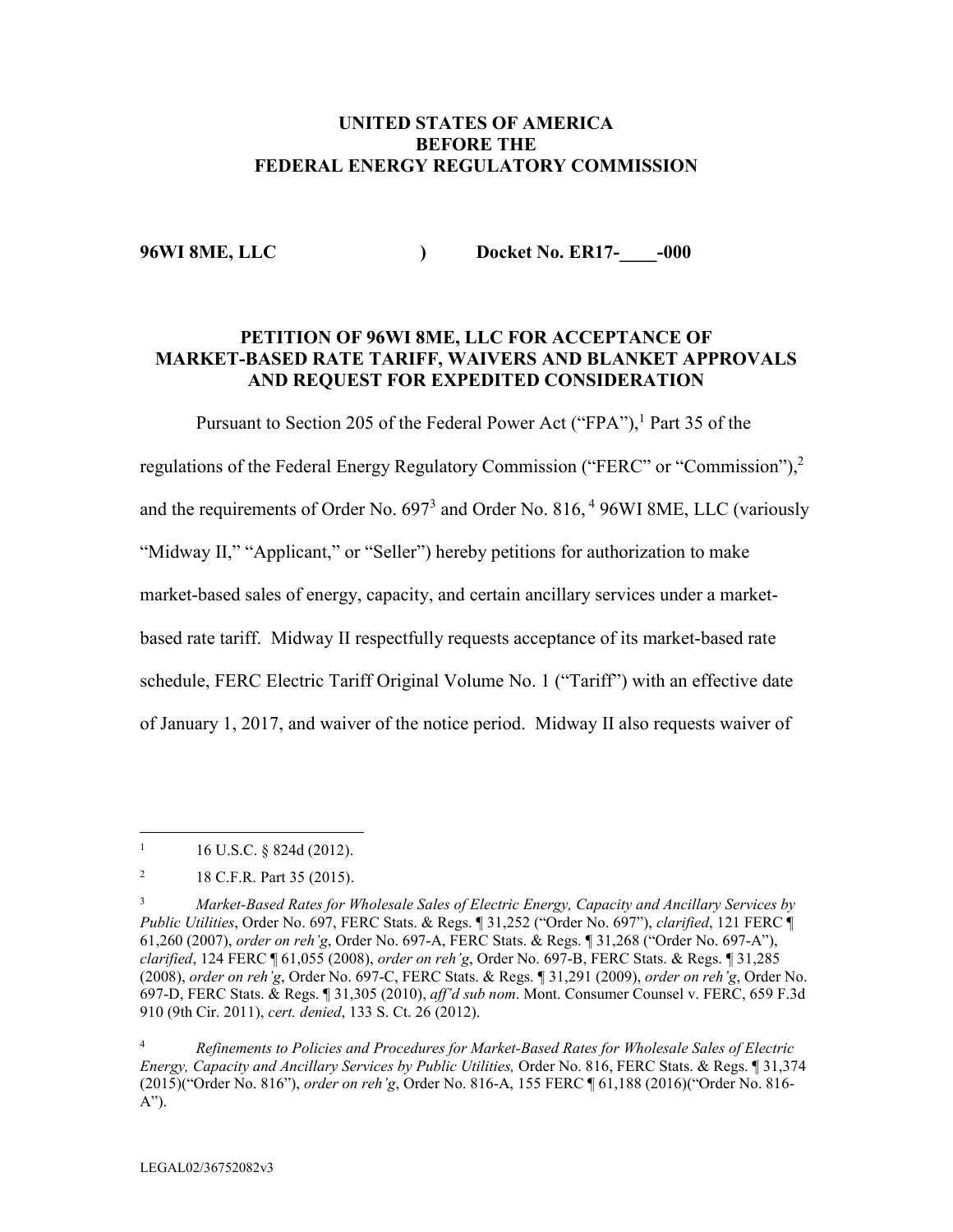certain Commission regulations and a grant of certain blanket approvals, which are

customarily granted to sellers with market-based rate authorization.

Midway II respectfully requests that the Commission issue an order granting market-based authority, accepting the proposed Tariff, and granting the requested waivers and blanket authorizations on or before January 1, 2017.

# **I. COMMUNICATIONS**

Midway II requests that all correspondence, pleadings and other communication concerning this filing be served upon the following:

Latasha Terry Legal Counsel Solar Frontier Americas Development, LLC 50 California Street, Suite 820 San Francisco, CA 94111 (415) 814-5258 latasha.terry@solar-frontier.com

Andrea Wolfman Alston & Bird LLP 950 F Street, N.W. Washington, DC 20004 (202) 239-3300 andrea.wolfman@alston.com

# **II. DESCRIPTION OF APPLICANT AND RELEVANT AFFILIATES**

As required by Order Nos. 697 and 697-A (Appendix B) and Order Nos. 816 and 816-A, the generation and transmission assets of Applicant and its affiliates are set forth in Attachment A.

#### **A. Applicant**

Midway II is a Delaware limited liability company with its principal place of

business in Imperial County, CA. Midway II has developed a 30 MWac (nameplate) solar-powered electric generation facility and related generation interconnection facilities to be located in Imperial County, California (the "Facility"). The Facility will be interconnected to the transmission system owned and operated by Imperial Irrigation District ("IID"). Therefore, the relevant market for the market power analysis is the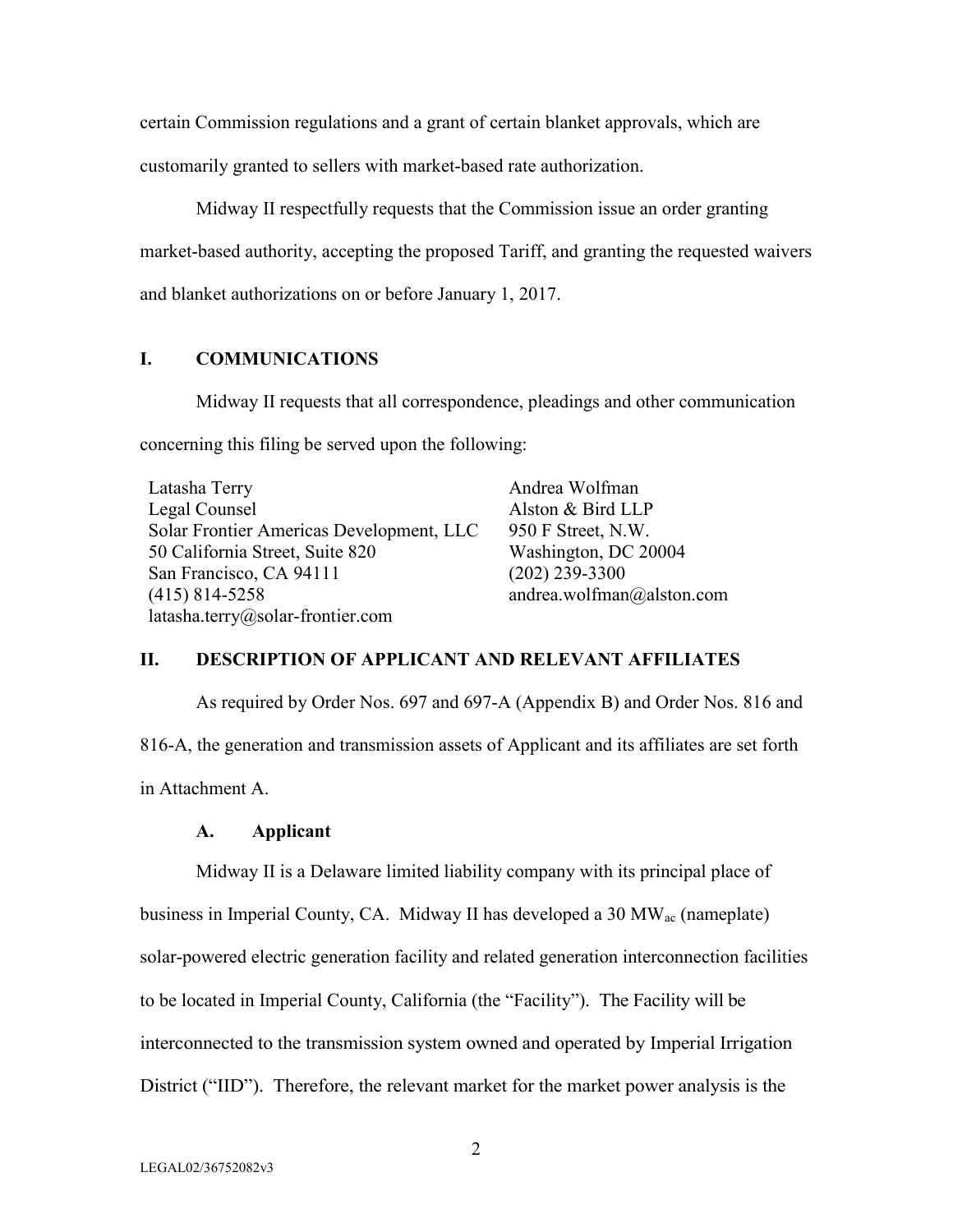IID balancing authority area ("BAA"). All the electric energy and capacity from the Facility will be sold under a long-term power purchase agreement ("PPA") to IID with a term of more than one year. Midway II has filed a notice of self-certification as an exempt wholesale generator ("EWG").<sup>5</sup>

#### **B. Upstream Ownership**

Midway I is wholly owned by Solar Frontier Americas Holding LLC, which is wholly owned by Solar Frontier Americas, Inc. Solar Frontier Americas Inc., through its subsidiaries, develops and builds solar energy projects in the U.S. It is wholly owned by Solar Frontier K.K., a Japanese company engaged in the manufacture and sale of CIS thin-film solar panels, that is wholly owned by Showa Shell Sekiyu K.K., the shares of which are owned 15% by Saudi Aramco, 35% by Royal Dutch Shell, and the remaining 50% are publicly traded on the Tokyo Stock Exchange. Showa Shell Sekiyu K.K. has two main businesses: (i) the refining of oil and sale of the refined products, and (ii) an energy solutions business that includes the business of Solar Frontier K.K. and related business services.

With the exception of the direct and indirect ownership interests of Solar Frontier Americas, Inc., Showa Shell Sekiyu K.K does not otherwise: (a) directly or indirectly own or control any generation or transmission facilities in the United States; (b) engage in wholesale sales of electric energy, or any other Commission jurisdictional transactions in the United States; (c) hold electric transmission rights and natural gas transportation rights in the United States; or (d) directly or indirectly own or control a franchised utility.

<sup>5</sup> Notice of Self-Certification of Exempt Wholesale Generator Status, *96WI 8ME, LLC*, Docket No. EG17-16-000 (filed October 27, 2016).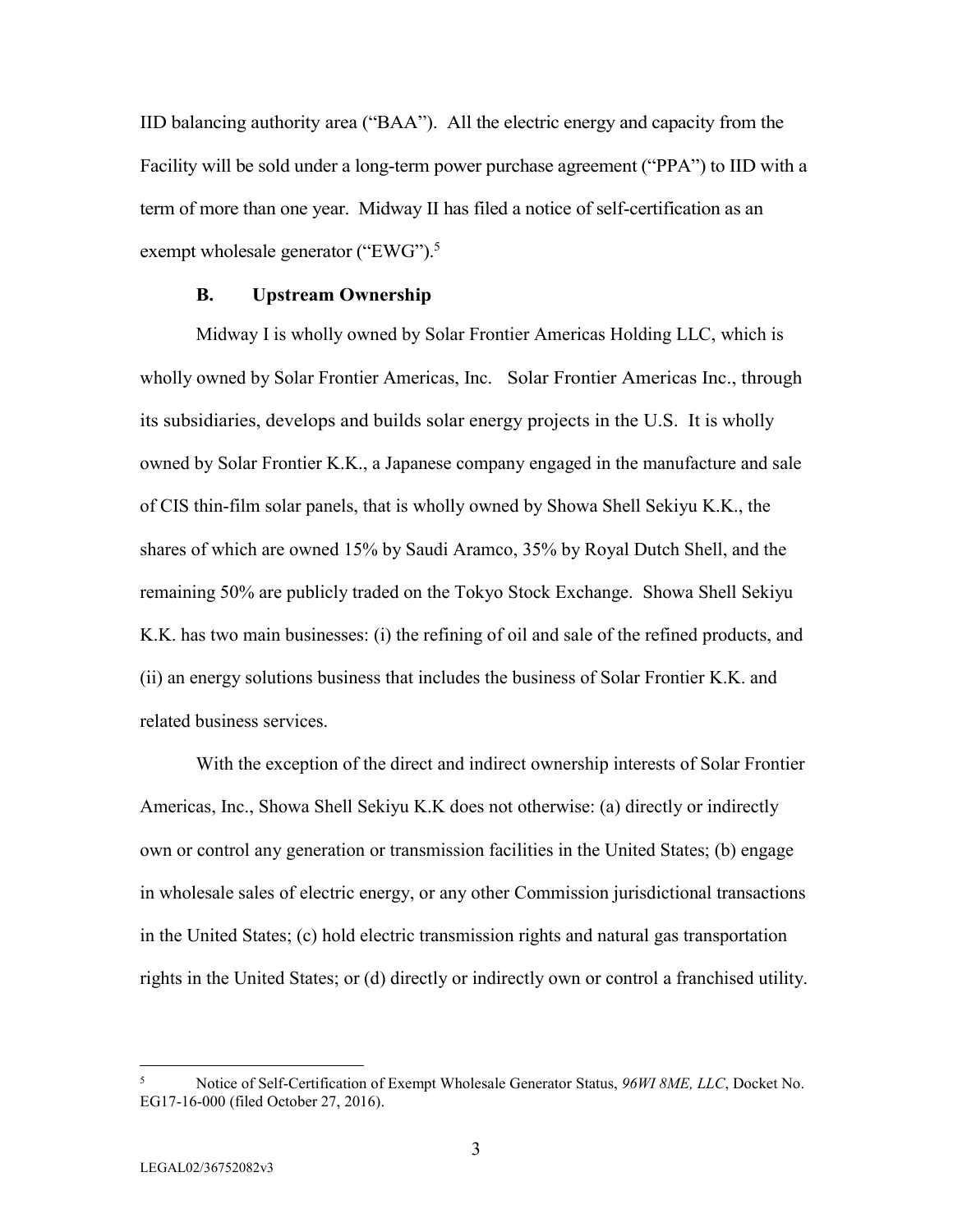In addition, Showa Shell Sekiyu K.K does not directly or indirectly own any physical natural gas transportation facilities or own or control other physical inputs to electric generation or transmission in the United States.

#### **C. Affiliates in the IID Balancing Authority Area**

In addition to Midway II in the IID BAA, Solar Frontier Americas Inc., through Solar Frontier Americas Holding, LLC, wholly-owns or controls 83WI 8me, LLC ("Midway I"), a California limited liability company that is developing a 50 MW<sub>ac</sub> (nameplate) solar-powered electric generating facility in the IDD BAA. The Midway I facility will be interconnected to the transmission system of IID and all the electric energy and capacity will be sold to the Pacific Gas and Electric Company under a longterm PPA. Therefore, Midway II and its affiliate Midway I will own or control approximately 80 MW of generation capacity in the IID BAA and all of the generation capacity is fully committed under long-term power purchase agreements.<sup>6</sup>

# **III. MARKET POWER ANALYSIS**

The Commission permits sales of energy and capacity at market-based rates if the seller and its affiliates lack both horizontal and vertical market power in the relevant geographic market.<sup>7</sup> Applicants must also comply with the Commission's regulations regarding affiliate abuse restrictions.<sup>8</sup> Midway II satisfies all requirements for Commission approval to sell at market-based rates.

<sup>6</sup> Midway I has not yet filed an EWG self-certification or market-based rate tariff.

<sup>7</sup> *See* 18 C.F.R. § 35.37; Order No. 697 at PP 12-32.

<sup>8</sup> 18 C.F.R. § 35.39; Order No 697 at P 467.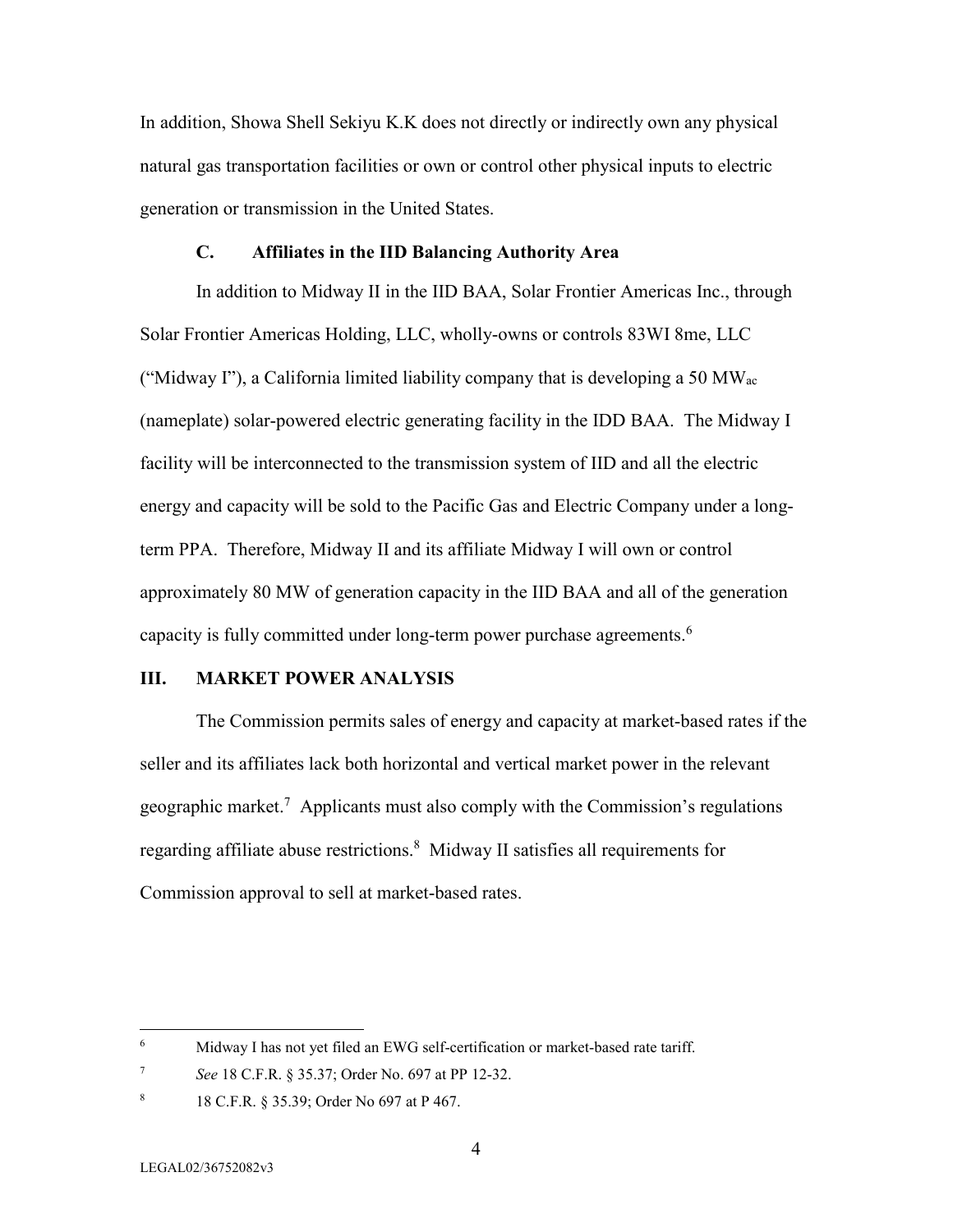#### **A. Horizontal Market Power**

Midway II lacks horizontal market power. As noted above, Midway II is located in the BAA operated by IID. Thus, the relevant geographic market is the IID BAA.

Typically, the Commission requires that an applicant for market-based rate authorization demonstrate its and its affiliates' lack of horizontal market power in the relevant market by showing that it and its affiliates pass two indicative screens: (1) the Pivotal Supplier Analysis screen; and (2) the Market Share Analysis screen. However, pursuant to Order 816, when all of a seller's generation capacity is sold on a long-term firm basis to one or more buyers and the seller had no uncommitted capacity the seller will not be required to file the indicative screens.<sup>9</sup> A fully committed seller must commit the capacity to a non-affiliated buyer so that none of it is available to the seller or its affiliates for one year or longer. A seller claiming that all of its relevant capacity is fully committed must provide the following information: the amount of generation capacity that is fully committed, the names of the counterparties, the length of the long-term contract, the expiration date of the contract, and a representation that the contract is for firm sales for one year or longer.<sup>10</sup> Additionally, in order to qualify as fully committed, the commitment of the generation capacity cannot be limited during that 12-month consecutive period in any way, such as limited to certain season, market conditions, or any other limited factor. $11$ 

<sup>9</sup> *See* Order No. 816 at P 39. ("Sellers may explain that their generation capacity is fully committed in lieu of including indicative screens in their filings in order to satisfy the Commission's market-based rate requirements regarding horizontal market power in instances where all generation owned or controlled by a seller and its affiliates in the relevant balancing authority areas or markets, including first-tier balancing authority areas or markets, is fully committed.")

<sup>10</sup> *Id.*

<sup>11</sup> *Id.*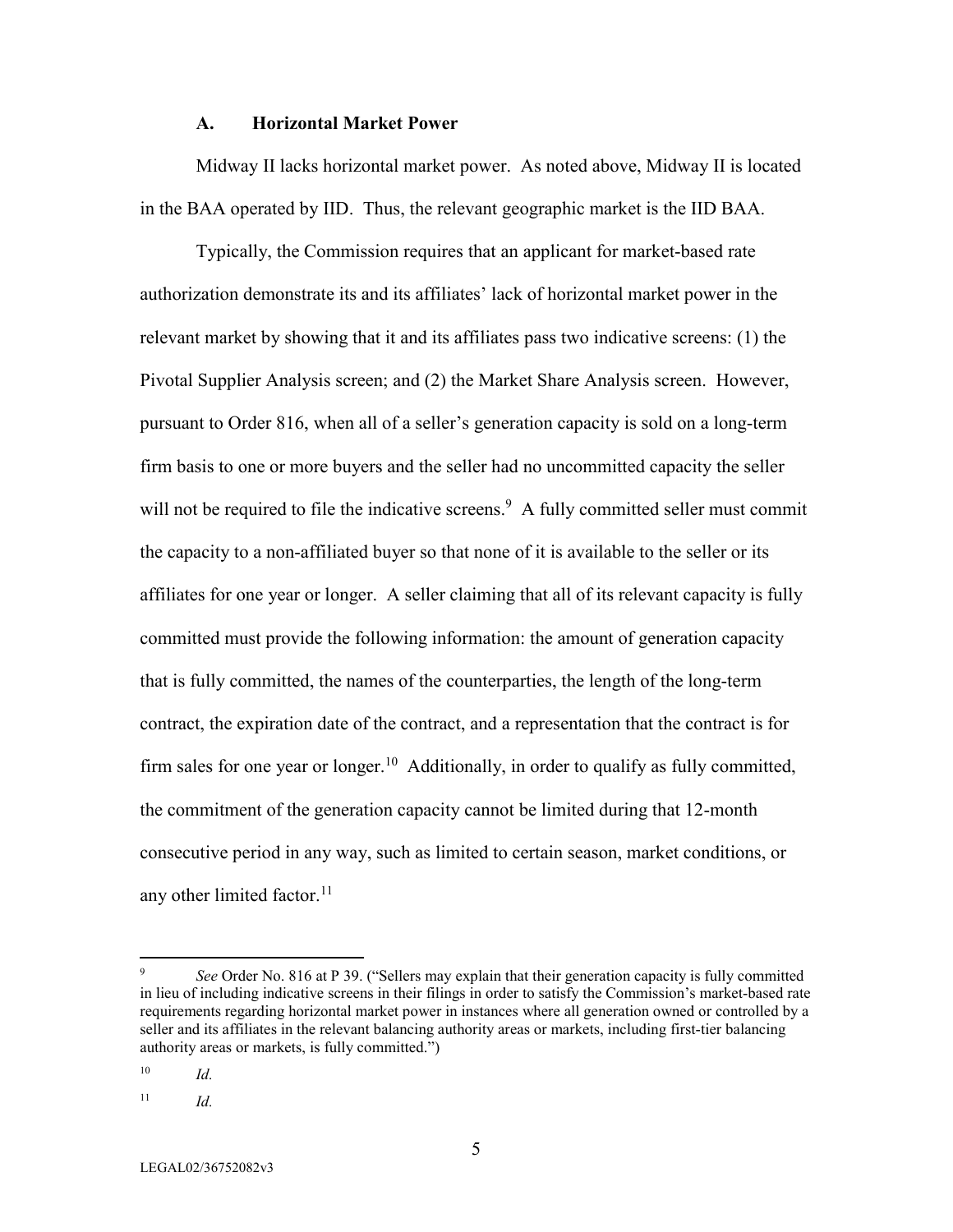For purposes of this analysis, Midway II is affiliated with the Midway I generation facilities in the IID BAA. As noted above, Midway II, has a long-term PPA to sell the entire output of its generating facilities to IID for a term of more than one year. The Facility is projected to commence commercial operations in the first quarter of 2017.<sup>12</sup> Midway II's affiliate, Midway I, has a long-term PPA to sell all of the output of its facility to the Pacific Gas and Electric Company ending on a date 20 years after the commencement of operations of the Midway I facility. Therefore, pursuant to Order No. 816, Midway II represents that each of the long-term contracts described above is for firm sales for one year or longer to a non-affiliate. Accordingly, neither Midway II nor Midway I will control any uncommitted wholesale capacity in the IID BAA market.

The Commission has held that when all of the generating capacity of a seller and its affiliates in the relevant BAA(s) or market(s), including any relevant first-tier BAA(s) or market(s), is fully committed on a long-term, firm basis to one or more non-affiliated buyers, the seller has no uncommitted capacity and does not need to file the Commission's indicative market power screens.<sup>13</sup> Thus, Midway II has not included indicative screens in this Application.

#### **B. Vertical Market Power**

Midway II and its relevant affiliates also lack vertical market power. To determine whether an applicant has vertical market power, the Commission considers the

<sup>&</sup>lt;sup>12</sup> Pursuant to Order No. 816, Midway II will follow up with an informational filing to inform the Commission of the contract expiration date, within 30 days of the date becoming known. Order No. 816 at P 44; *see also* Order No. 816-A at P 17.

<sup>13</sup> *Id.*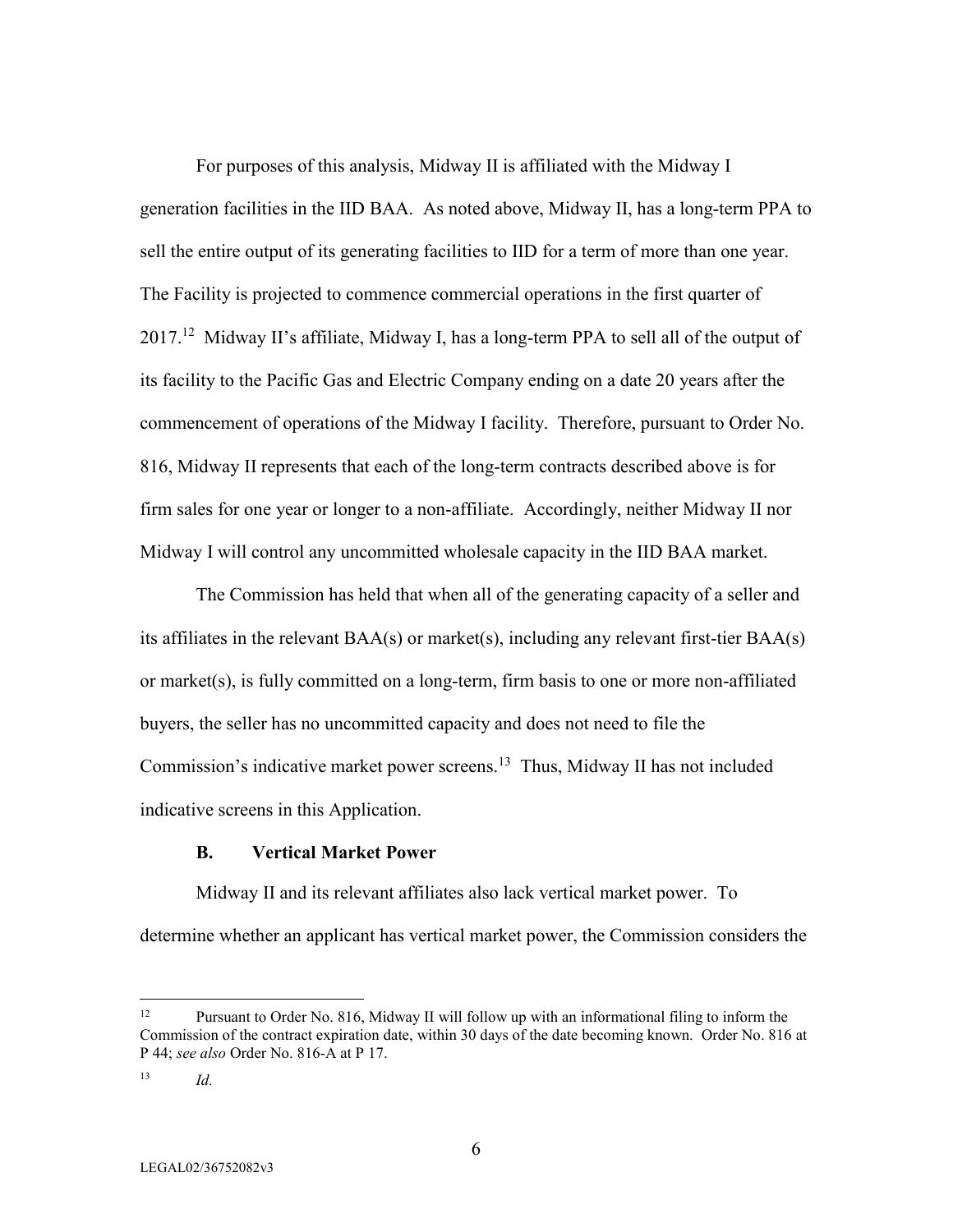ownership, operation or control of transmission facilities.<sup>14</sup> If a seller or its affiliates own such facilities, they may demonstrate a lack of market power by having an Open Access Transmission Tariff on file with the Commission.<sup>15</sup> Finally, an applicant must state that it will not erect barriers to entry in the relevant market.<sup>16</sup>

Midway II and its relevant affiliates only own, operate, or control limited transmission-related equipment necessary to connect their facilities to the transmission grid. Midway II affirms that these interconnection facilities are limited and discrete facilities that qualify for the blanket waivers provided in Section 35.28(d)(2) promulgated by Order No. 816. Accordingly, Midway II and its affiliates do not possess transmission market power and satisfy the Commission's standards with respect to any vertical market power concerns.<sup>17</sup>

Neither Midway II nor any of its affiliates own or control inputs to electric power production that raise vertical market power concerns. Neither Midway II nor its affiliates own or control intrastate natural gas storage or distribution facilities, physical coal supply sources, or access to the transportation of coal supplies. Neither Midway II nor its affiliates own or control any physical natural gas transportation, storage or distribution facilities or own or control other physical inputs to electric generation or transmission.

In accordance with the Commission's regulations, Midway II hereby states that neither it nor any of its affiliates have erected barriers to entry in the relevant geographic market, and will not erect such barriers to entry. This assurance, along with the facts

 $14$  18 C.F.R. § 35.37(d).

<sup>15</sup> *Id.*

<sup>16</sup> *Id.*

<sup>17</sup> *See* Order No. 697 at P 21; *see also* Order No. 816 at P 210.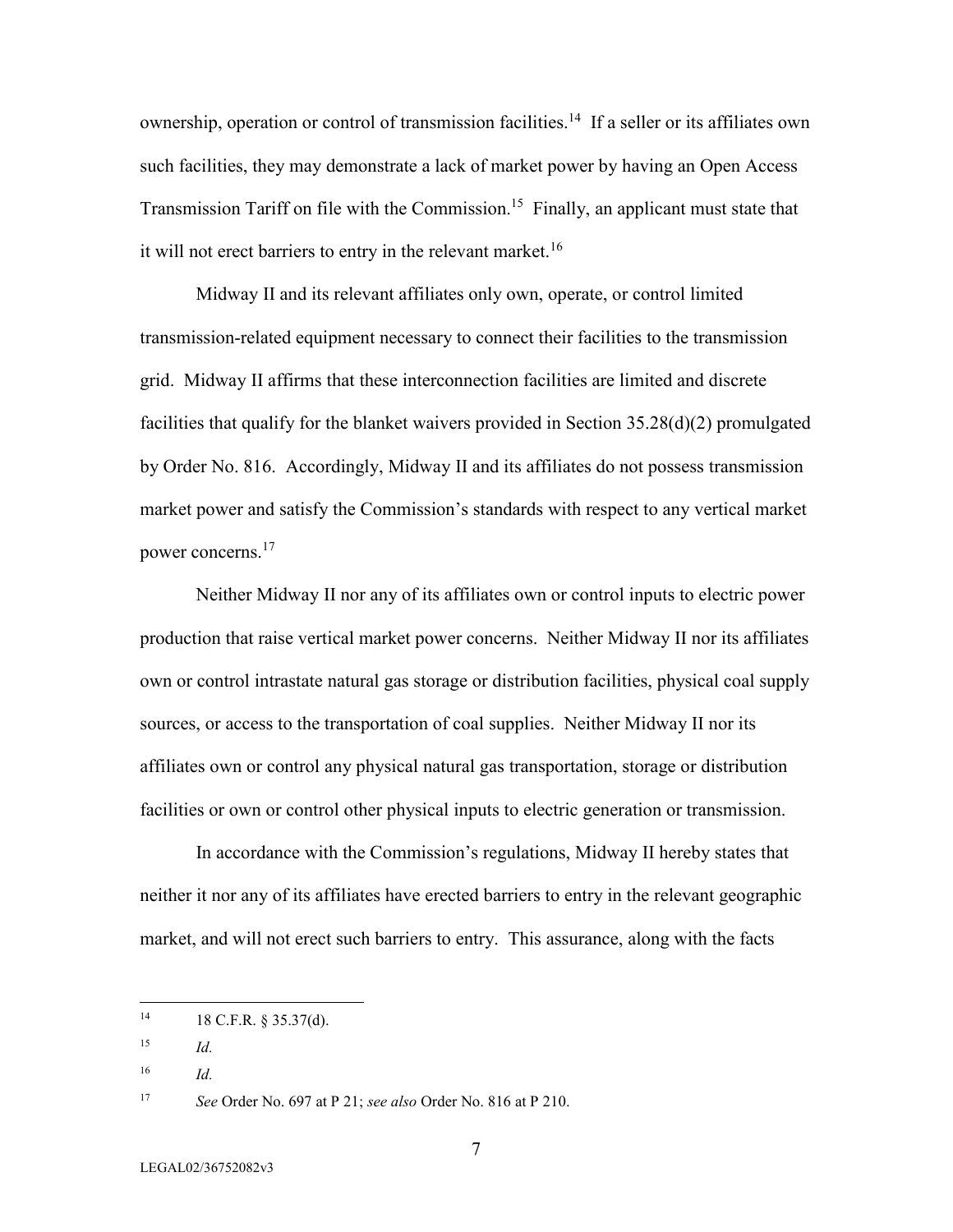discussed above, demonstrates that Midway II and its affiliates do not have vertical market power.

## **C. Affiliate Restrictions**

The regulations restrict transactions between companies who have received market-based rate authority and affiliated public utilities.<sup>18</sup> In Order No. 697, however, the Commission clarified that these regulations do not apply when captive customers are not present.<sup>19</sup> The term "captive customer" only refers to customers served under costbased rate regulation,  $2<sup>0</sup>$  and does not refer to customers who have the ability to select a retail supplier based on rates, terms and conditions.<sup>21</sup> The customer of Midway II does not and will not fit the Commission's definition of "captive customer." Further, Midway II is not affiliated with a franchised public utility. Thus, the affiliate restrictions do not apply to Applicant or its affiliates.

#### **IV. ANCILLARY SERVICES**

Applicant requests authorization to sell certain ancillary services in various markets as authorized for other companies permitted to sell at market-based rates, under the terms of Applicant's tariff. Applicant's tariff contains terms and conditions for the sale of certain ancillary services at market-based rates consistent with Commission precedent.<sup>22</sup>

<sup>21</sup> Order No. 697 at P 479; *see also* Order No. 697-A at PP 192, 198.

<sup>18 18</sup> C.F.R. § 35.39.

<sup>19</sup> Order No. 697 at PP 552, 589.

<sup>&</sup>lt;sup>20</sup> 18 C.F.R. § 35.36(a)(6).

<sup>22</sup> Order No. 697-A, Appendix C; *Midwest Independent Transmission System Operator, Inc.*, 123 FERC ¶ 61,297, at P 46 (2008); *Southwest Power Pool, Inc.*, 144 FERC ¶ 61,224, at P 412 (2013); and *Third-Party Provision of Ancillary Services; Accounting and Financial Reporting for New Electric Storage Technologies*, 78 Fed. Reg. 46178 (July 30, 2013), at P 200 ("*Order No. 784*"). As required by Order No.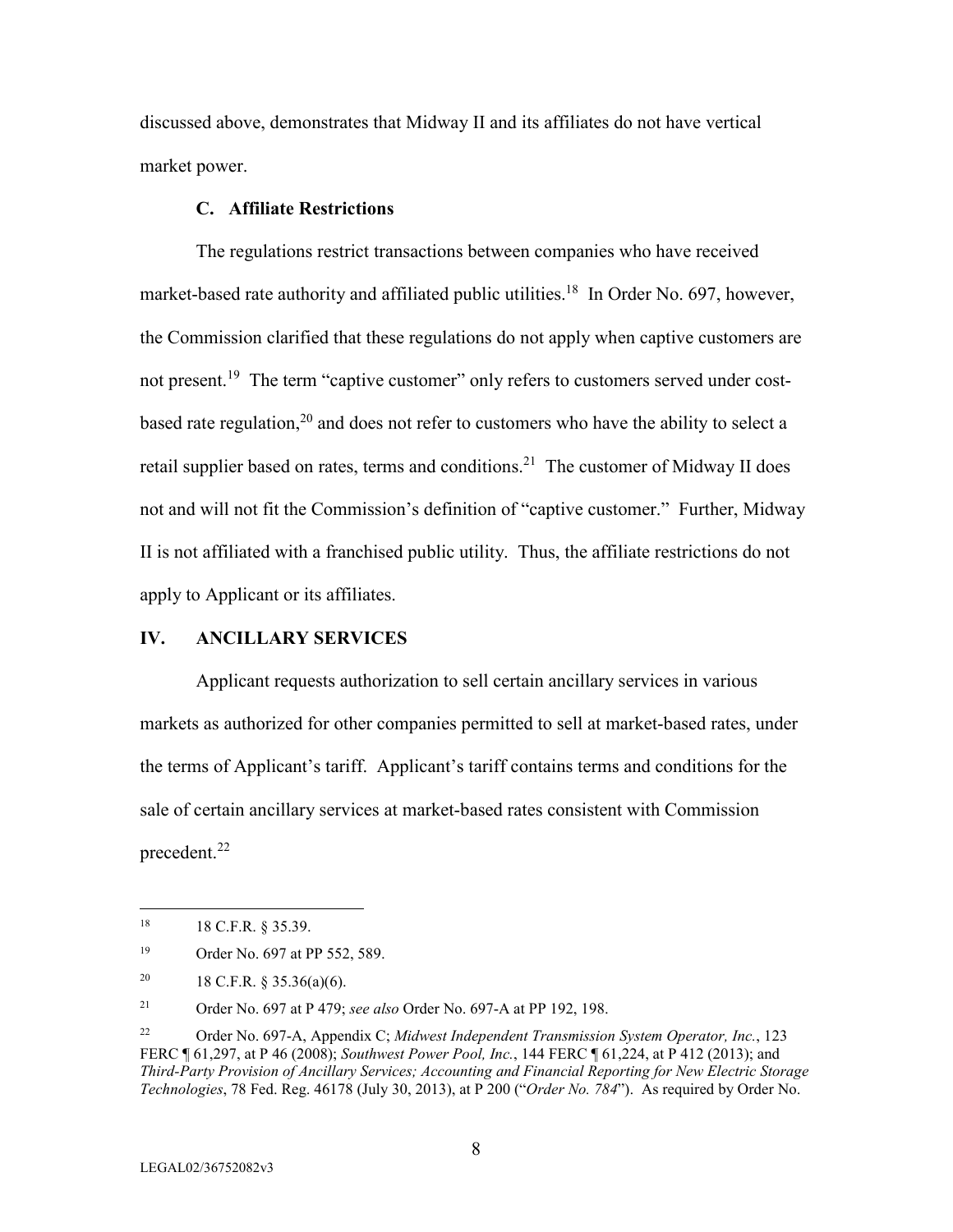# **V. SELLER CATEGORY**

The regulations define "Category 1 Sellers" as wholesale power producers that: (1) own or control 500 MW or less of generation in aggregate per region; (2) do not own, operate or control transmission facilities other than limited equipment to connect generating facilities to the transmission grid; (3) are not affiliated with anyone that owns, operates or controls transmission facilities in the same region as the seller's generation assets; (4) are not affiliated with a franchised public utility in the same region as the seller's generation assets; and  $(5)$  do not raise other vertical market power issues.<sup>23</sup> Any seller not in Category 1 is a Category 2 Seller.<sup>24</sup>

Midway II submits that it is a Category 1 Seller in the Northeast, Southeast, Central, Southwest, Northwest, and Southwest Power Pool regions because (i) it and its affiliates will own or control less than 500 MW of electric generating capacity in aggregate per region, (ii) it does not own or operate or control transmission facilities other than as necessary for the interconnection of generation to the interconnected transmission grid, (iii) it is not affiliated with any one who owns, operates, or controls transmission facilities in the region in which its generation is located; (iv) it is not affiliated with a franchised public utility, and (v) there are no vertical market power issues raised in any of those regions.

<sup>784,</sup> Applicant's tariff states that it will not make third-party sales of operating reserves to a public utility that is purchasing ancillary services to satisfy its own open access transmission tariff requirements to offer ancillary services to its own customers unless it has made a future filing with the Commission seeking such authorization by making the required showing and receiving Commission authorization prior to making such sales. *Id.* at PP 200-202.

<sup>&</sup>lt;sup>23</sup> 18 C.F.R. § 35.36(a) (2).

<sup>24 18</sup> C.F.R.  $\S$  35.36(a) (3).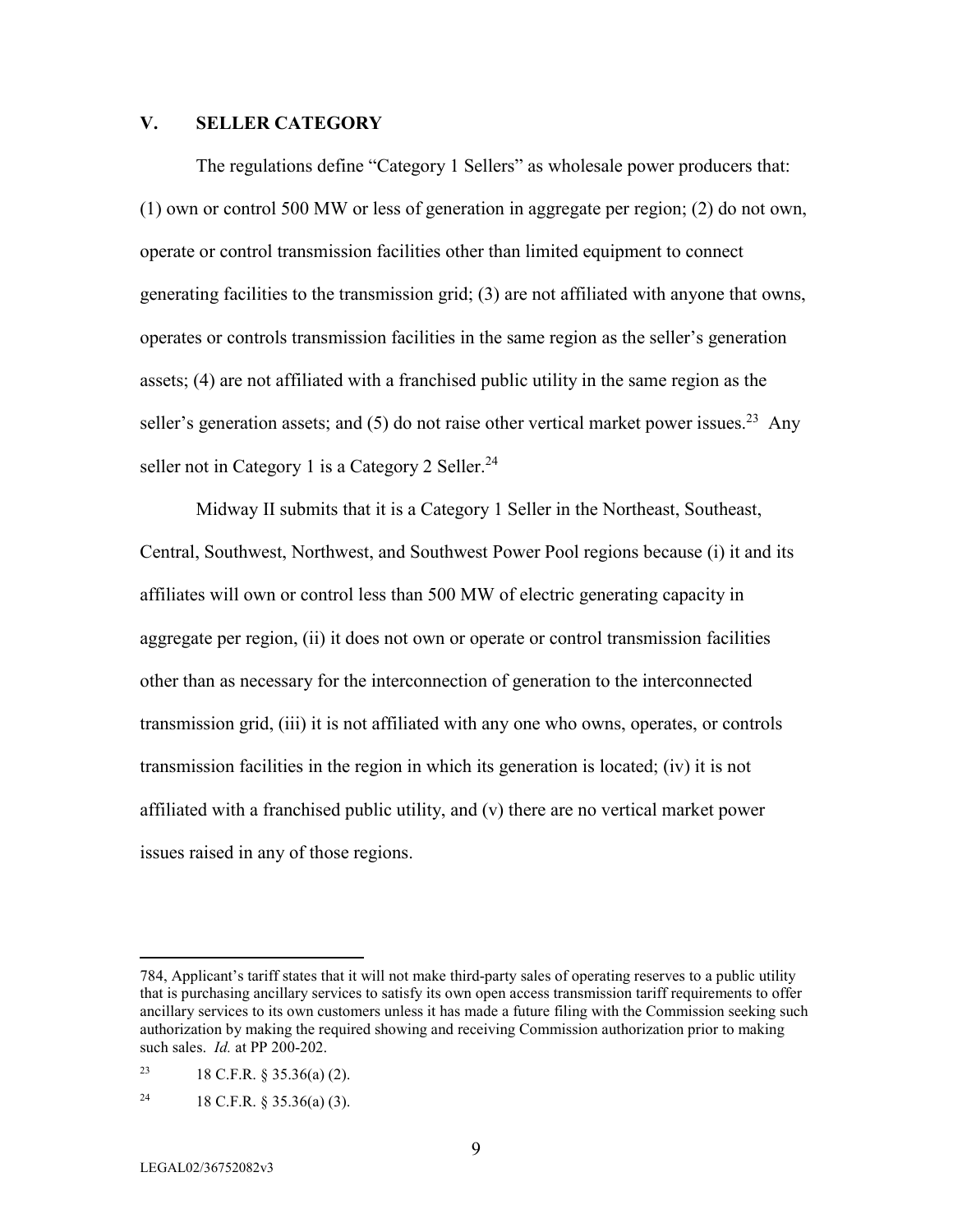### **VI. REPORTING REQUIREMENTS**

Midway II agrees to comply with all the reporting requirements normally imposed on sellers permitted to sell power at market-based rates, including filing Electric Quarterly Reports, updated market power analyses, and notices of material changes in status.<sup>25</sup> Midway II also agrees to comply with the market behavior rules.<sup>26</sup> Midway II does not intend to report transactions to publishers of electricity or natural price indices.

# **VII. REQUEST FOR WAIVERS AND AUTHORIZATIONS**

Midway II requests the following waivers, blanket approvals, and authorizations traditionally granted to market-based rate sellers:

- (1) Waiver of reporting requirements in subparts B and C of Part 35 of the Commission's regulations, except as to Sections 35.12(a), 35.13(b), 35.15 and 35.16;
- (2) Waiver of accounting, reporting and other requirements of Parts 41, 101 (except that waiver of the provisions of Part 101 that apply to hydropower licensees is not requested with respect to licensed hydropower projects), and 141 of the Commission's regulations, except Sections 141.14 and 141.15;
- (3) Blanket authorization to issue securities or assume liabilities, under Section 204 of the FPA and Part 34 of the Commission's regulations; and
- (4) Any other waiver or authorization that the Commission finds appropriate.

<sup>&</sup>lt;sup>25</sup> 18 C.F.R.  $\&$  35.10(b), 35.42.

<sup>26</sup> 18 C.F.R. § 35.41.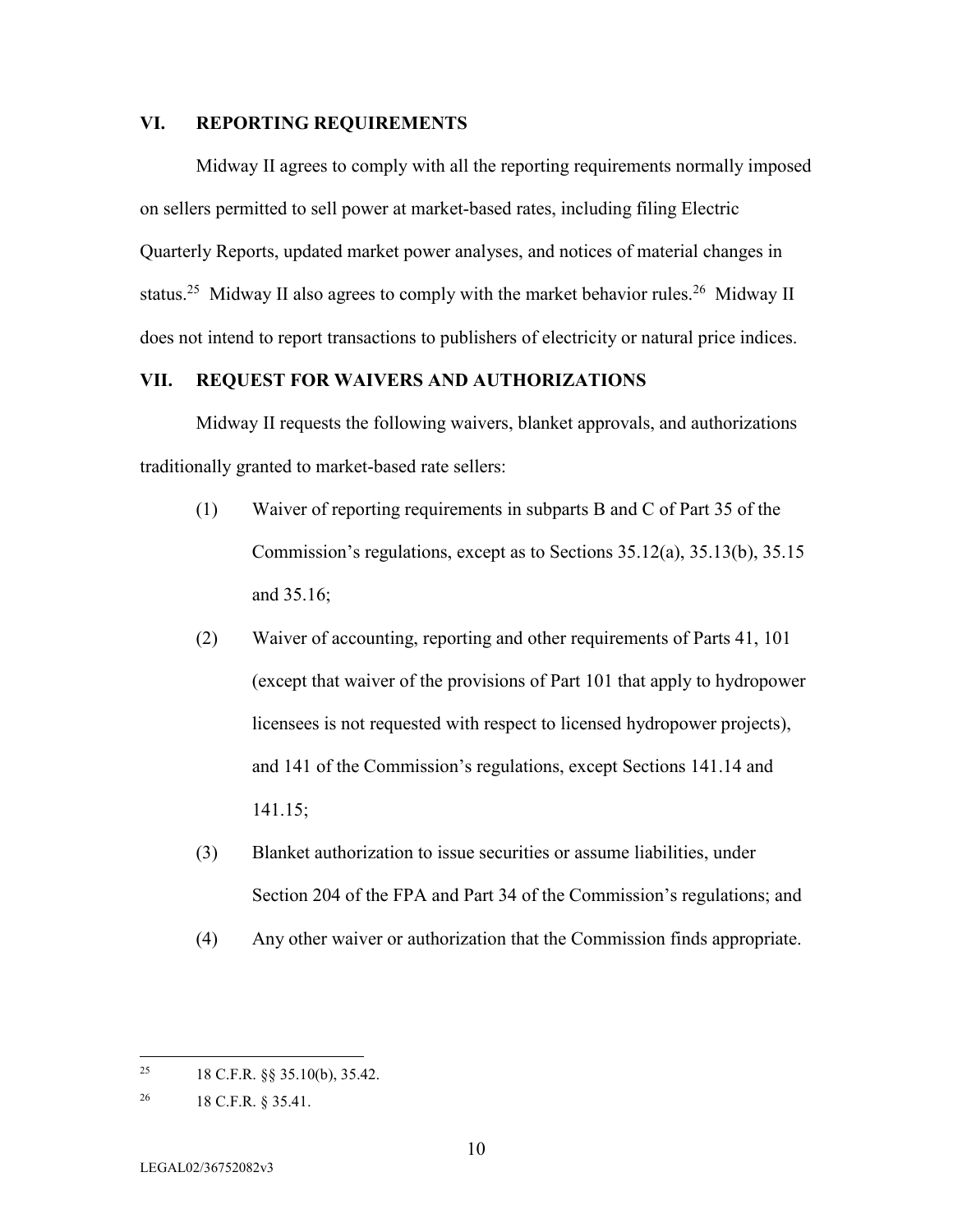### **VIII. REQUESTED EFFECTIVE DATE AND WAIVER OF NOTICE PERIOD**

Midway II respectfully requests an effective date for its market-based rate tariff of January 1, 2017 and waiver of the notice period to permit the tariff to become effective on that date so that Midway II can honor its contractual commitments.

# **IX. LIST OF DOCUMENTS SUBMITTED WITH THIS FILING**

The documents included in this filing consist of the following:

- 1. This Petition
- 2. Asset Appendix (Attachment A)
- 3. Market-Based Rate Tariff (Attachment C)

# **X. CONCLUSION**

For the foregoing reasons, Midway II respectfully requests the Commission to issue an order (1) granting its petition for market-based rate authorization; (2) granting the requested waivers and authorizations, and (3) accepting the tariff records to be effective on January 1, 2017.

Respectfully submitted,

# */s/ Andrea Wolfman*

Andrea Wolfman Ambrea Watts Alston & Bird LLP 950 F Street, N.W. Washington, DC 20004 (202) 239-3300

*Counsel for 96WI 8ME, LLC*

Dated: November 10, 2016